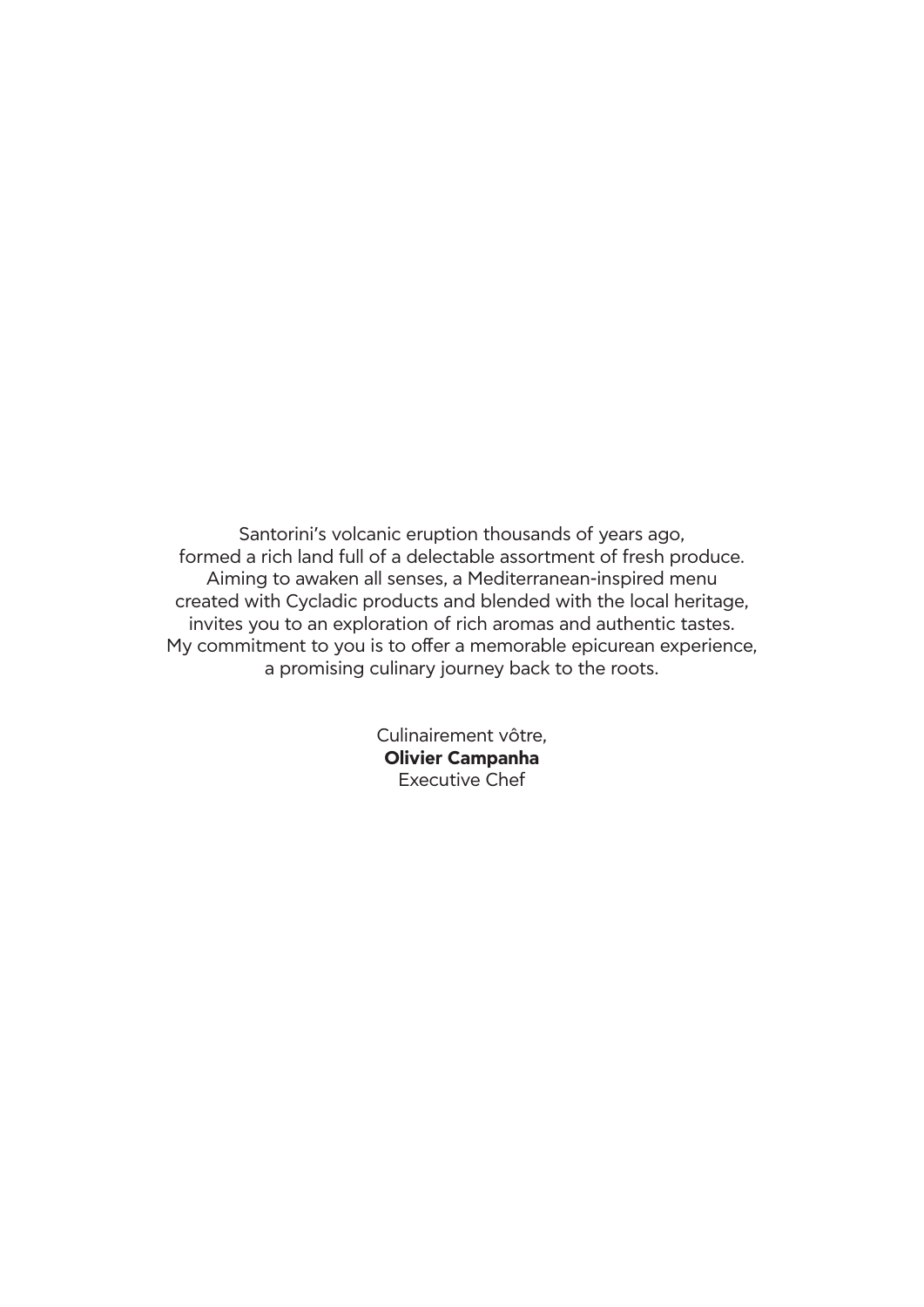## **Starters**

**Santorini** Santorini fava beans velouté, capers, red berries, basil oil, Tinos kariki cheese (GF, VT) 24

### **Legumes**

Beetroots, apple and courgette carpaccio, almonds, chives, caramelized cherry tomatoes, tomatoes confit rouille (DF, GF, VG, VT)

26

**Crab** Fricassée and herbs, verbena jelly, mussel cream, tacos, aromatic salad (VT) 46

### **Bonito**

Flamed slice, basil and lemon jelly, wasabi ice cream, tartare, avocado, tuile, cucumber and coriander consommé (DF, GF, VT)

33

## **Langoustine**

Grilled, seaweed salad, custard, burnt red oil, pickled onions, samphire, tartare, Thesauri Greek caviar, watercress, green apples (GF, VT)

44

## **Veal**

Tartare and Thesauri Greek caviar, horseradish, Metsovone cheese, veal tataki

 $40$ 

## **Risotto**

Acquerello aged rice, Greek bottarga, white chocolate, green peas foam, asparagus and spinach (GF, VT)

38

## **Main Courses**

## **Cycladic Briam** Cycladic briam of summer vegetables, Santorini tomatoes velouté (DF, GF, VG, VT) 30

## **Ravioli** Spinach ravioli, wild mushrooms, truffle consommé, almond foam (GF, VT) 36

**Kakavia** Rockfish and shellfish broth, carrot cream, skordalia, celery jelly (VT) 52

## **Lobster**

Grilled lobster, corn gnocchi purée, lime bisque, cassis liqueur, chopped lobster, tarragon (GF, VT) 59

## **Barbouni**

Sautéed red mullet, watermelon and prawn tartare, broad beans and pattypan casserole, courgette and sea urchin sauce (GF, VT) 48

## **Cod**

Slow-cooked cod, lemongrass beurre blanc and fish eggs, lahanodolmades, artichokes  $(VT)$ 46

# **Beef Fillet**

Naxos grass-fed beef, parsnips, Thesauri Greek caviar, wild mushrooms and asparagus tartelette, summer truffle sauce 55

## **Chicken**

Slow-cooked corn-fed chicken fillet, green mousseline, celeriac purée, hazelnut and cashew crumble, burnt celery sauce 46